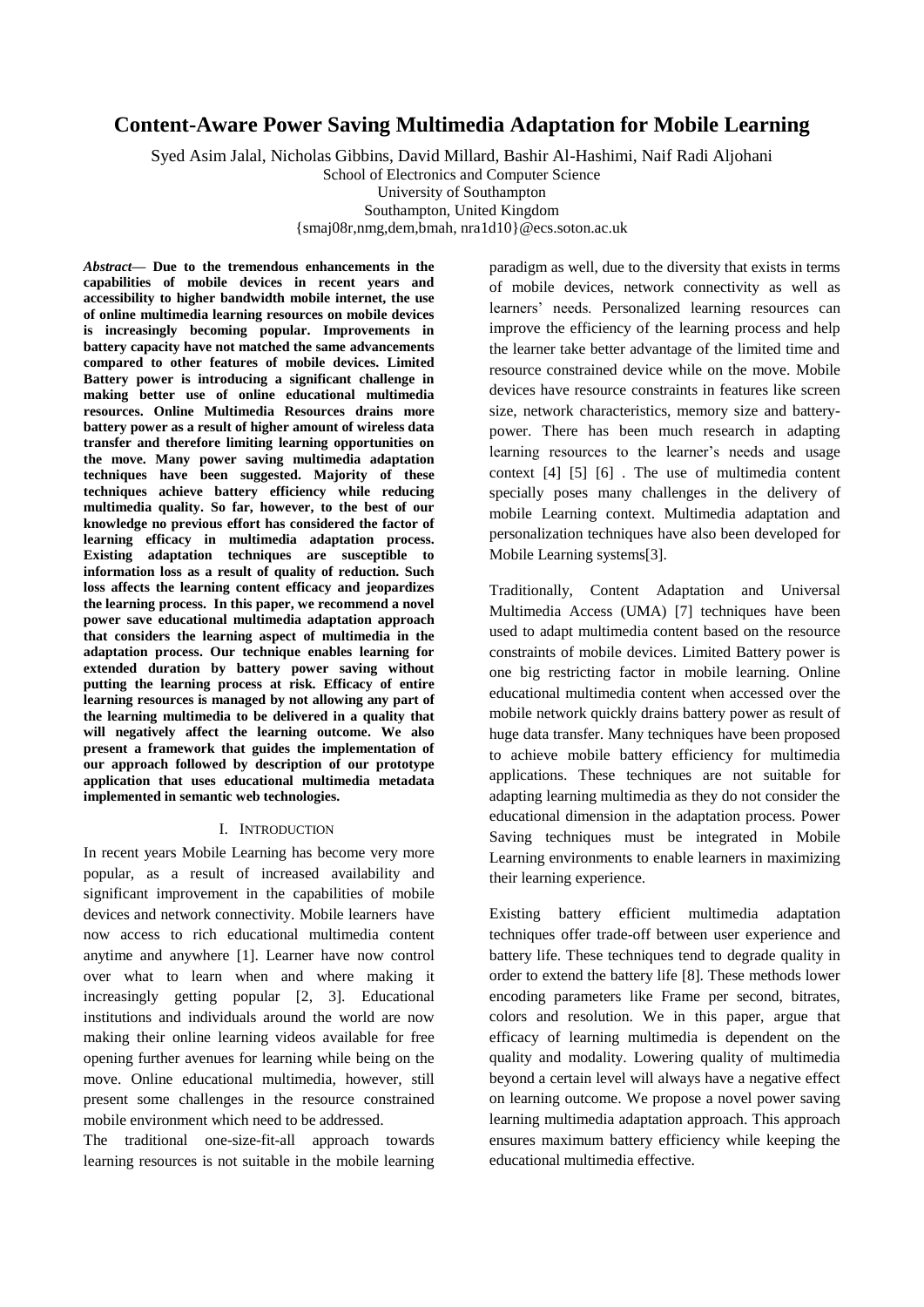This paper is organized as follow. In Section II and III we discuss Adaptive Mobile Learning and Battery Efficient Multimedia adaptation. In Section IV we arrive at the conclusion that there is a need for power efficient educational multimedia adaptation. Section V introduces our proposed Content-Aware Power-Saving Educational Multimedia Adaptation (CAPS-EMA) approach. In Section VI we present a framework that enables the CAPS-EMA approach and finally in Section VII we briefly discuss our proof of concept implementation.

# II. ADAPTIVE MOBILE LEARNING

Transforming multimedia learning resources in suitable versions in order to be efficiently delivered to meet the diverse needs of learners and mobile devices is a research area that is increasingly attracting a great deal of attention. Adaptive Mobile Learning uses content adaptation techniques to provide multiple personalized versions of the same learning content to tackle this challenge of diversity [\[9\]](#page-5-8) [\[4\]](#page-5-3).

Qing Tan in [\[5\]](#page-5-4) Proposes a 5R adaptation framework, the aim of which is to provide a learning resource "at the right time, in the right location, through the right device, providing the right contents to the right learner". [\[10\]](#page-5-9) discusses some issues arising due to the diversity that exists in learning on mobile devices. Over the years, many techniques have been proposed to provide adapted versions of learning resources based on user preferences, devices characteristics and user needs. Some of these techniques can be found in [\[6,](#page-5-5) [11-14\]](#page-5-10).

Mobile Learning applications use existing generic multimedia adaptation techniques that are not developed specifically for educational multimedia. We, therefore, emphasize that multimedia adaptation techniques should be developed for educational multimedia that take into account the effects of adaptation on learning.

# III. POWER EFFICIENT MULTIMEDIA ADAPTATION

Battery capacity has not advanced as much as other capabilities of mobile devices [\[15\]](#page-5-11). The power requirements of mobile devices are continuously increasing as mobile devices now come with increased processing capabilities, come with bigger screens and can communicate at higher data rates exposing the dire need for increased battery power efficiency.

Streaming of online Multimedia is one very power hungry application area. Considerable research has been done to improve battery efficiency while using online multimedia content. Multimedia adaptation techniques achieve power-saving by decreasing the media

parameters like Frame per second, resolution, color, bitrates[\[16\]](#page-5-12), [\[17\]](#page-5-13) and changing even the modality of content. The general principle behind these approaches is to reduce the data size of multimedia which reduces the data transfer through wireless interface and results in usage of lesser battery power. A useful survey of Energy efficient techniques for multimedia applications can be found in [\[8\]](#page-5-7).

McMullin et al. introduces a Power Save-based Adaptive Multimedia Delivery (PS-AMy) mechanism [\[18\]](#page-5-14). PS-AMy adapts multimedia streams in order to enable the streaming lasts longer. This system selects stream quality based on the remaining battery life and packet loss. Other non-application layer power saving approaches include multimedia network traffic shaping which uses Network Interface Card's Sleep and Awake modes[\[19\]](#page-5-15) [\[20\]](#page-5-16) [\[21\]](#page-5-17) and screen's brightness [\[22\]](#page-5-18) during playback.

We can see that existing generic adaptation methods do not consider the importance of visual information in different segments of the multimedia being adapted and any effects of adaptation on the information contained. Usefulness of multimedia for learning purposes may be lost after applying these methods and, therefore, are not suitable for Learning Multimedia.

We advocate that content adaptation techniques while deciding about the selected quality for delivery must consider the ultimate effect on the intended objective of the content. For example, while adapting learning multimedia, care must be taken that the quality is not degraded up to the extent that the multimedia becomes no longer useful for learning purpose, even though the quality may be good enough per user experience standards. On the other end, the quality of the content should not be high enough to achieve good userexperience; rather the lower quality should be selected based on the efficacy for learning purposes only. Quality of Experience in battery efficient mechanisms should be of secondary importance as against the efficacy of learning content.

# IV. BATTERY EFFICIENCY IN MOBILE LEARNING

Battery power constraint is a great challenge in taking maximum advantage of mobile devices for learning. Despite high dependency on battery power little has been done to improve battery efficiency in Mobile Learning Application. Moldovan et al in [\[23\]](#page-5-19) emphasized that power saving techniques should be integrated in multimedia learning systems. Authosr have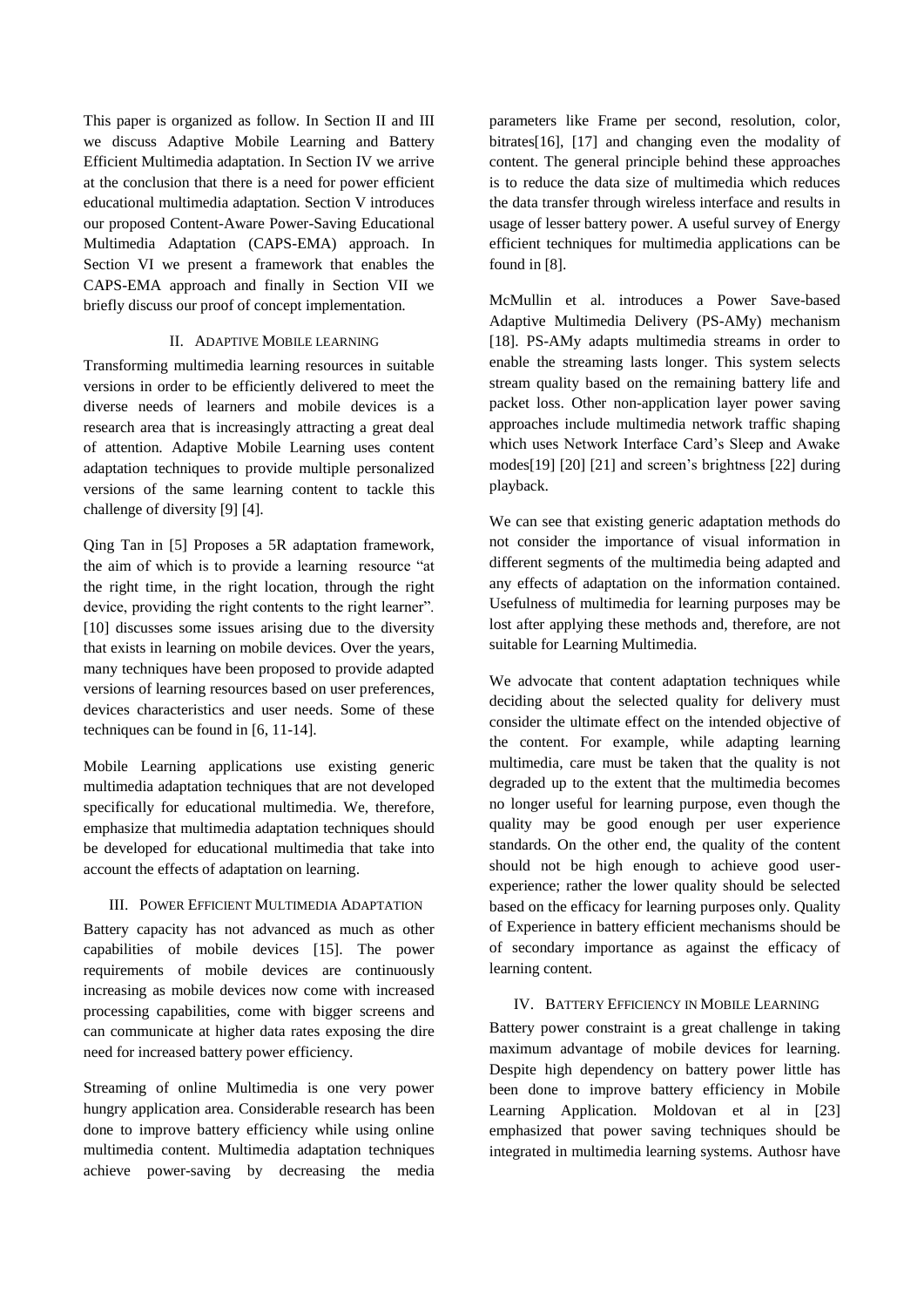shown how multimedia encoding parameters effects battery life. The authors, however, focus on better user experience while recommending encoding parameters. The same authors in [\[24\]](#page-5-20) suggest that significant battery power can be saved using their proposed content adaptation solution in Eco-Learn m-learning system. Subjective tests conducted on participants have shown that battery power saving through multimedia quality reduction does not significantly affect learning experience and the learning outcome. Their technique recommends learning multimedia in single uniform quality. Moreover, the learning contents used in experiments were from 20-30 seconds duration. We argue that the recommended quality may be suitable for this short segment but there is no evidence that the same quality will be suitable for entire educational multimedia, which may span up to an hour in most cases now a days.

Jalal et al in [\[25\]](#page-5-21) have also proposed an approach of battery efficiency in mobile learning context. This work, however, is targeted at enabling the discovery of battery efficient version of an adaptive learning resource. In order to achieve this objective a metadata model for Adaptive Learning Resource has been proposed.

To the best our knowledge, no previous work has suggested any battery efficient adaptation mechanism for educational multimedia that provides optimum power saving while at the same time preventing any negative effect on learning as a result of adaptation.

## V. PROBLEMS WITH USING EXISTING POWER SAVING ADAPTATION TECHNIQUES FOR EDUCATIONAL MULTIMEDIA

Based on the literature of adaptation methods and systems, we can conclude that there are significantly fewer Power-Save adaptation techniques at Application Level as compared to other types of power saving techniques. Furthermore, among application level power-save multimedia adaptation techniques, very few have considered educational multimedia.

1. First problem with existing generic techniques is that they do not have any mechanism to to consider the effect of quality degradation on the intended learning outcome. These methods are not content-aware. This means that quality degradation decisions are enforced irrespective of what the contents of multimedia are. This may make a multimedia content unhelpful for learning purpose if learning content was quality sensitive and required high quality only.

- 2. Second problem with these power-save adaptation techniques is that they select a single lower quality for the entire educational multimedia. Learning multimedia adapted to a single quality as a result either does not remain fully useful for learning or provides lesser than the possible power efficiency. The description of these issues is given below.
	- a. *Battery efficiency at cost of compromising learning:* Parts of an educational video content that contain quality sensitive visual information might require a higher quality than the selected one for successfully conveying information to make learning possible. Any lower quality selected through generic user-experience based methods cannot be safe in terms of learning for all segments of the same multimedia. Moreover, no generic method can decide about presentation qualities for all available online educational multimedia. Such systems would achieve power efficiency with unpredictable consequences for usefulness and may be damaging the educational value of resources.

b. *Reduced Power efficiency:* This problem has two dimensions. On one hand it may be possible that only few points the contents of multimedia require a higher quality. In order to meet the learning objectives, these few segments of media must be delivered in a higher quality. As the entire resource has to be delivered in a single quality to the mobile device, the entire content as result is delivered in a higher quality. This clearly results in spending more power than needed. As most of the resource could be delivered in a lower quality. A fragmented approached is clearly needed in this case. Only the fragments needing higher quality would be delivered in higher quality and the rest could be delivered in a lower quality saving battery power. This was the motivation beyond our proposed adaptation method, which adapts multimedia resource on segments by segments basis according to the needs and quality constraints.

It may also be possible that the selected lower quality - selected based on the acceptable user experience - may still be high enough for learning. The same content may be delivered safely in a lower quality version without compromising the learning process. A good example is a learning video where there is no significant visual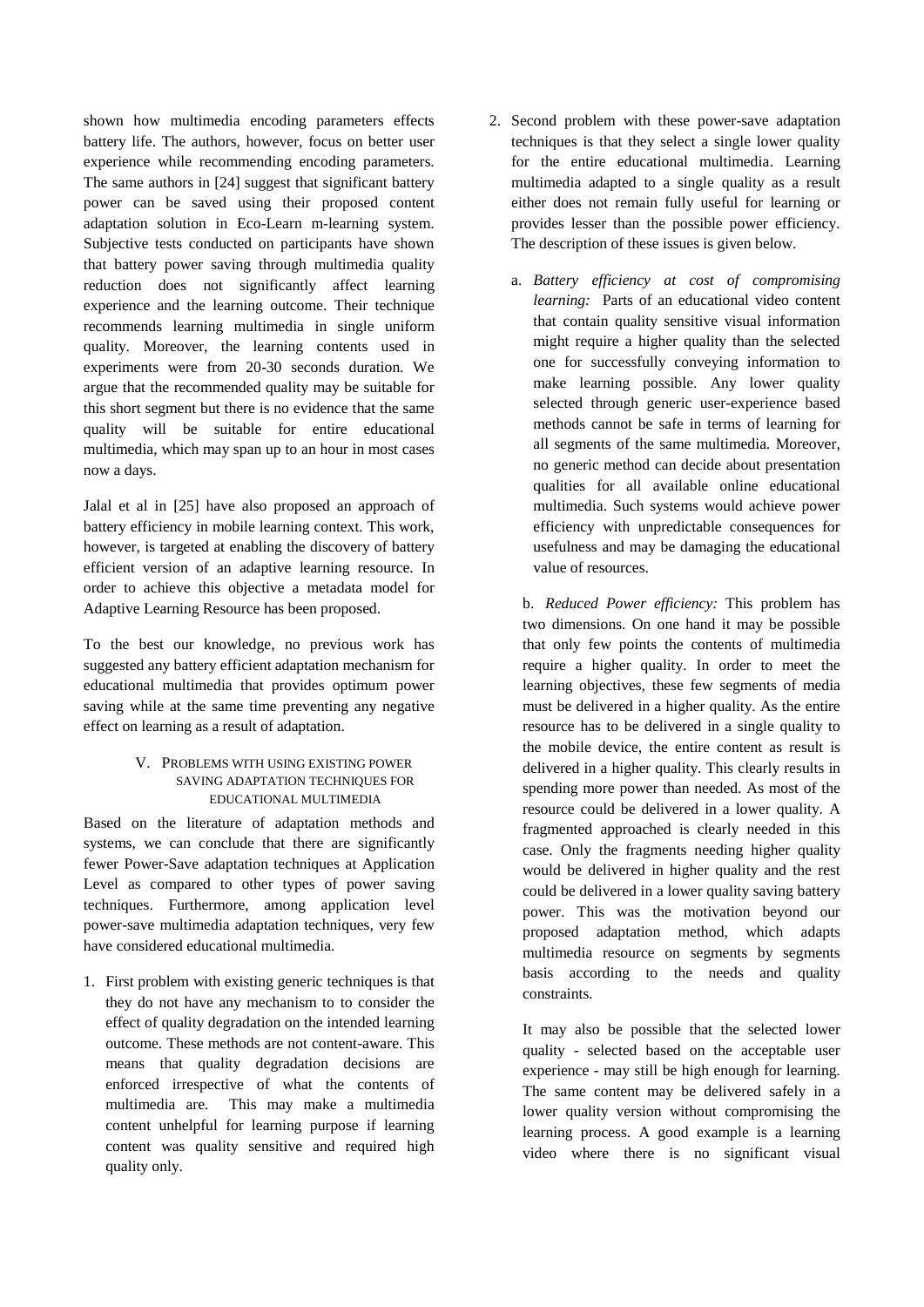information; the audio version in this case would provide the same learning opportunity. So the video version even if in a very lower quality would be a waste of battery power.

## VI. CONTENT-AWARE POWER-SAVE EDUCATIONAL MULTIMEDIA ADAPTATION (CAPS-EMA)

Based on the identified shorting comings in the existing techniques, we present a Content-Aware Power-Saving Educational Multimedia Adaptation (CAPS-EMA) mechanism. This mechanism will provide optimum battery efficiency while keeping the adapted content suitable for learning. The entire multimedia content is fragmented with multiple quality versions. Minimum Quality constraints are determined and placed on each fragment. If a fragment of multimedia has quality sensitive visual contents then it will be assigned a higher quality presentation constraint. On the other hand if another fragment of the video does not contain any important visual information at all and all the information is oral then the presentation constraint for such fragment will be audio quality. Most learning videos present visual information of different extents at different temporal point in the multimedia resource. Our proposed approach considers the effect of quality reduction on the information that is contained in each temporal fragment, by imposing quality constraints. This makes the delivery of each fragment in a different quality possible. Minimum acceptable quality varies from fragment to fragment. A fragment in our solution's context is a portion of multimedia segment in the temporal dimension that has same minimum presentation quality requirement to effectively achieve the learning aims. The output of our proposed approach is a fragmented, multi-quality and multimodal format. Figure 1 shows the difference between our approach and the traditional learning multimedia content adaptation approaches.

CAPS-EMA approach means that in order to achieve power saving the lower quality of multimedia is selected based on the requirement of each piece of content. This result in some segments of a multimedia to safely achieve its intended learning targets in a Low Quality, while the other part of the same multimedia resource will lose learning information in a Low Quality and must be delivered in a Medium Quality. In the same way, we can have some other part of the same resource that is delivered in Audio instead of even a very low quality video. This approach offers two fold benefits. On one hand it preserves the potential of adapted multimedia to remain effective for learning purposes. On the other hand it opens opportunities for even further power saving than the approaches based on quality of experience.



#### **Figure 1: Comparison of Traditional and our Proposed Approaches**

## VII. CONCEPTUAL FRAMEWORK FOR CAPS-EMA

The central concept of CAPS-EMA is fragmentation, appropriately versioned learning content and the associated metadata for presentation constraints. Multimedia learning content should be fragmented based on the minimum presentation quality requirements.



**Figure 2: A conceptual Framework for Content-Aware Power-Save Educational Multimedia Adaptation**

Multiple versions of the original content will enable the system to offer battery efficiency up to different extents, based on user preferences. The degree of power saving desired by mobile learner will determine the fragments to be selected and their individual quality. In case where learner desire maximum battery efficiency; in that case each fragment must be selected in the minimum most acceptable quality. The objective of metadata is to specify presentation quality information as well as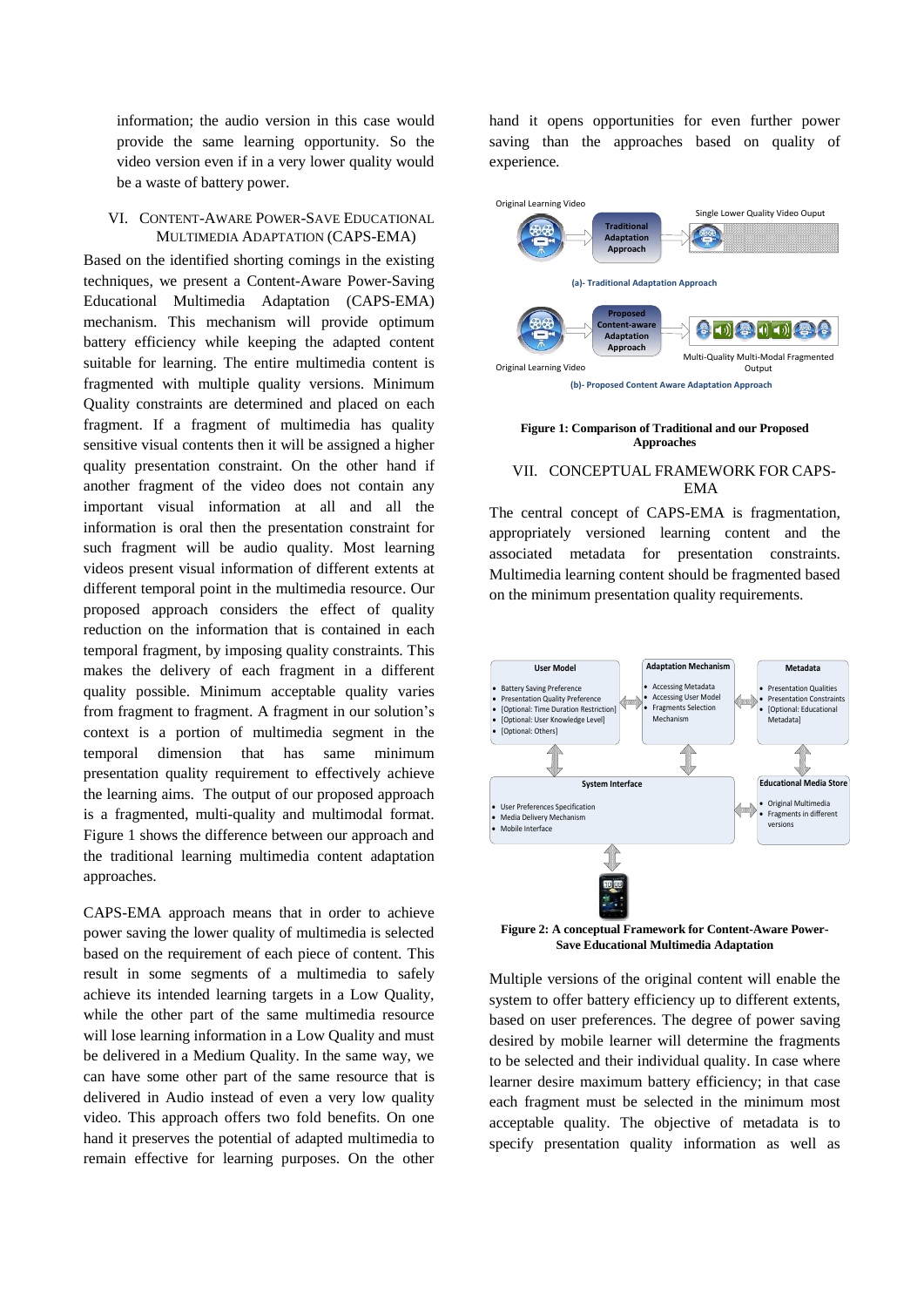minimum presentation quality constraints on each fragment.

Moreover, metadata can also include other information as needed for example, fragments' order number and their relative importance etc. The actual Adaptation process happens at the level of selection of the fragments and their versions. This selection is done on the basis of the user preferences (User Model) about the extent of desired power efficiency and the metadata. To take further advantage, user may be allowed to specify the knowledge level and the available time duration for learning. Every option in the user preference will have some role in the selection of fragments and their quality levels. We have developed a Fragmented Educational-Multimedia Model (FEMM) for useful metadata creation. FEMM is given below in Figure 3.



**Figure 3: Abstract Fragmented Educational-Multimedia Model (FEMM)**

#### VIII. PROTOTYPE IMPLEMENTATION

We have implemented the CAPS-EMA approach in a prototype system. We developed user interface in HTML5 and Mobile JQuery. We created metadata model in RDF. User preference was converted into SPARQL query for selecting of appropriate fragment versions. Some screen shots of the prototype system is shown in figure 4. We used a sample learning video titled "Structure of Atom". We manually fragmented, created versions and entered the metadata. We specified Quality constraints after observing the content manually. In Figure 4, the top left screen shot shows user preference of no battery saving, in which case user will watch the original high quality video as one continuous fragment. In the next screenshot, user preference for maximum battery efficiency is selected using the sliderbar. This will result in each fragment being delivered in its minimum acceptable quality for learning. The bottom-left screenshot shows a fragment in lower quality. The next screenshot shows that one of the

fragments is being played in audio quality. This audio quality is selected as constraint for this fragment mentions Audio as acceptable quality as there was no significant visual content in that fragment.

#### IX. CONCLUSION

We proposed a novel Content Aware and Power Efficient approach of educational multimedia adaptation for mobile learning. The fundamental idea is that educational effectiveness of every segment of a learning multimedia should be considered in power-saving adaptation process. Our proposed approach adapts entire multimedia resource on fragment by fragment basis considering presentation constraints on each fragment, offering many advantages over existing adaptation techniques that deliver adapted multimedia in a single uniform quality. We ensure that maximum possible battery efficiency is achievable without negatively affecting the learning process. We present a conceptual framework and an abstract metadata model that guides the implementation of our power saving educational multimedia adaptation. We also briefly discuss our proof of concept prototype system.



**Figure 4: Mobile Screenshots of the prototype System**